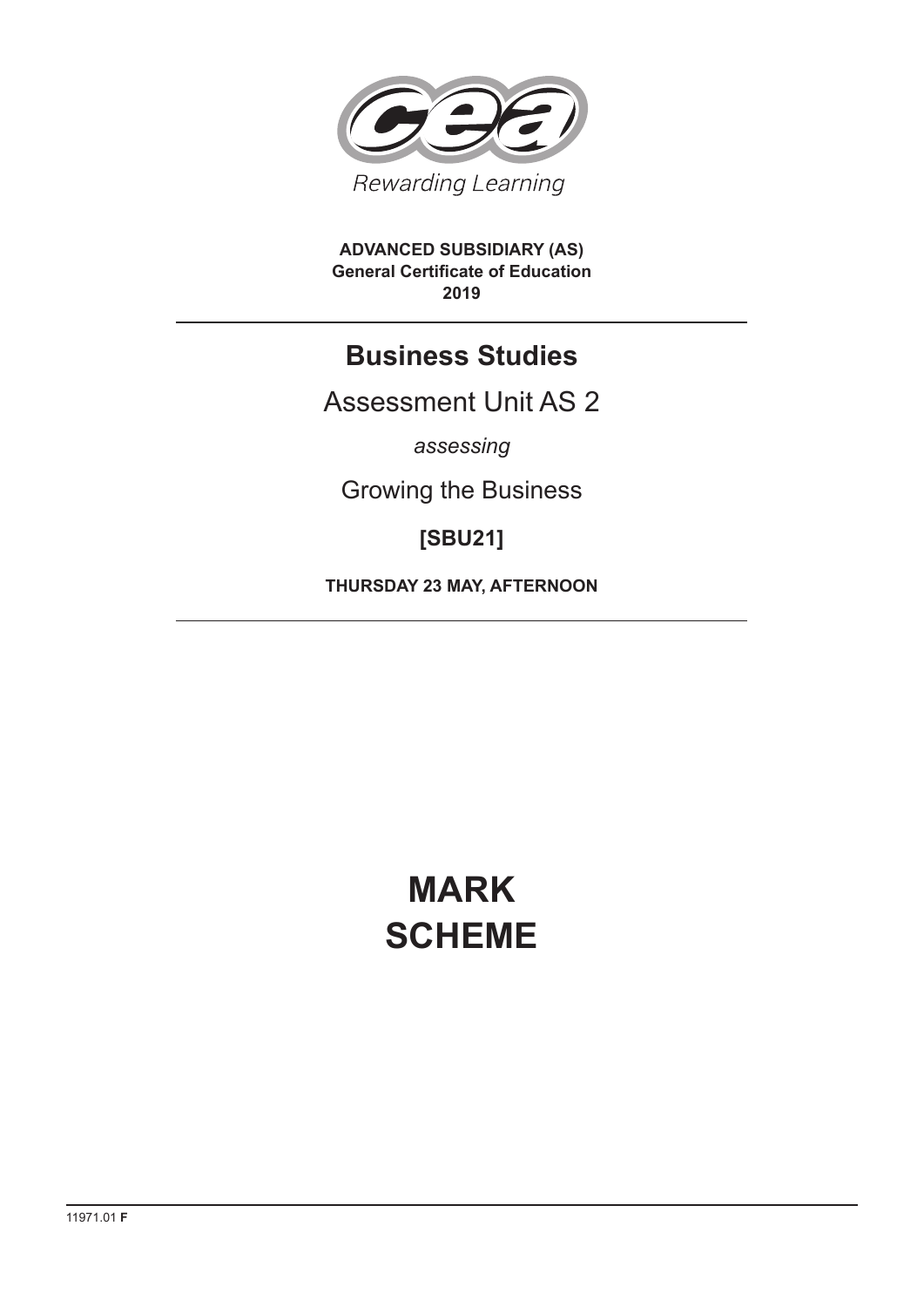#### **General Marking Instructions**

#### *Introduction*

The main purpose of the mark scheme is to ensure that examinations are marked accurately, consistently and fairly. The mark scheme provides examiners with an indication of the nature and range of candidates' responses likely to be worthy of credit. It also sets out the criteria which they should apply in allocating marks to candidates' responses.

#### *Assessment objectives*

Below are the assessment objectives for GCE Business Studies.

Candidates should be able to:

- **AO1** Demonstrate knowledge of terms, concepts, theories, methods and models to show an understanding of how individuals and organisations are affected by and respond to business issues.
- **AO2** Apply knowledge and understanding to various business contexts to show how individuals and organisations are affected by and respond to issues.
- **AO3** Analyse issues within a business, showing an understanding of the impact on individuals and organisations of external and internal influences.
- **AO4** Evaluate quantitative and qualitative information to make informed judgements and propose evidence-based solutions to business issues.

#### *Quality of candidates' responses*

In marking the examination papers, examiners should be looking for a quality of response reflecting the level of maturity which may reasonably be expected of a 17 or 18-year-old which is the age at which the majority of candidates sit their GCE examinations.

#### *Flexibility in marking*

Mark schemes are not intended to be totally prescriptive. No mark scheme can cover all the responses which candidates may produce. In the event of unanticipated answers, examiners are expected to use their professional judgement to assess the validity of answers. If an answer is particularly problematic, then examiners should seek the guidance of the Supervising Examiner.

#### *Positive marking*

Examiners are encouraged to be positive in their marking, giving appropriate credit for what candidates know, understand and can do rather than penalising candidates for errors or omissions. Examiners should make use of the whole of the available mark range for any particular question and be prepared to award full marks for a response which is as good as might reasonably be expected of a 17 or 18-year-old GCE candidate.

#### *Awarding zero marks*

Marks should only be awarded for valid responses and no marks should be awarded for an answer which is completely incorrect or inappropriate.

#### *Marking Calculations*

In marking answers involving calculations, examiners should apply the 'own figure rule' so that candidates are not penalised more than once for a computational error. To avoid a candidate being penalised, marks can be awarded where correct conclusions or inferences are made from their incorrect calculations.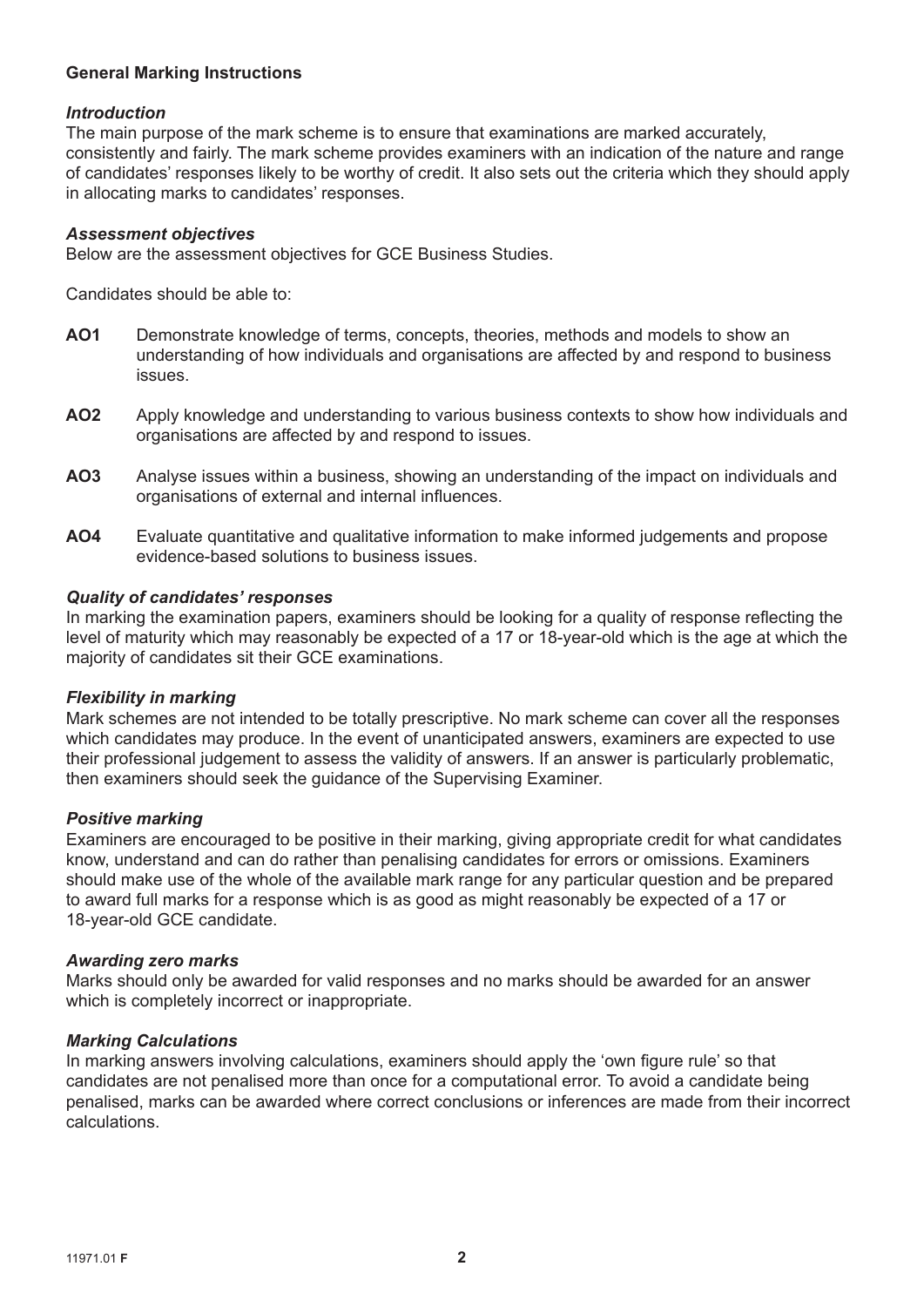#### *Types of mark schemes*

Mark schemes for tasks or questions which require candidates to respond in extended written form are marked on the basis of levels of response which take account of the quality of written communication.

Other questions which require only short answers are marked on a point for point basis with marks awarded for each valid piece of information provided.

#### *Levels of response*

In deciding which level of response to award, examiners should look for the 'best fit' bearing in mind that weakness in one area may be compensated for by strength in another. In deciding which mark within a particular level to award to any response, examiners are expected to use their professional judgement.

The following guidance is provided to assist examiners.

- *Threshold performance:* Response which just merits inclusion in the level and should be awarded a mark at or near the bottom of the range.
- *Intermediate performance:* Response which clearly merits inclusion in the level and should be awarded a mark at or near the middle of the range.
- *High performance:* Response which fully satisfies the level description and should be awarded a mark at or near the top of the range.

#### *Quality of written communication*

Quality of written communication is taken into account in assessing candidates' responses to all tasks and questions that require them to respond in extended written form. These tasks and questions are marked on the basis of levels of response. The description for each level of response includes reference to the quality of written communication.

For conciseness, quality of written communication is distinguished within levels of response as follows:

Level 1: Quality of written communication is basic.

- Level 2: Quality of written communication is satisfactory.
- Level 3: Quality of written communication is good.
- Level 4: Quality of written communication is excellent.

In interpreting these level descriptions, examiners should refer to the more detailed guidance provided below:

**Level 1 (Basic):** The candidate makes only a basic selection and use of an appropriate form and style of writing. The organisation of material may lack clarity and coherence. There is little use of specialist vocabulary. Presentation, spelling, punctuation and grammar may be such that intended meaning is not clear.

**Level 2 (Satisfactory):** The candidate makes a satisfactory selection and use of an appropriate form and style of writing. Relevant material is organised with some degree of clarity and coherence. There is some use of appropriate specialist vocabulary. Presentation, spelling, punctuation and grammar are satisfactory enough to make meaning clear.

**Level 3 (Good):** The candidate makes a good selection and use of an appropriate form and style of writing. Relevant material is organised with good clarity and coherence. There is good use of appropriate specialist vocabulary. Presentation, spelling, punctuation and grammar are sufficiently competent to make meaning clear.

Level 4 (Excellent): The candidate successfully selects and uses the most appropriate form and style of writing. Relevant material is organised with a high degree of clarity and coherence. There is widespread and accurate use of appropriate specialist vocabulary. Presentation, spelling, punctuation and grammar are of a sufficiently high standard to make meaning very clear.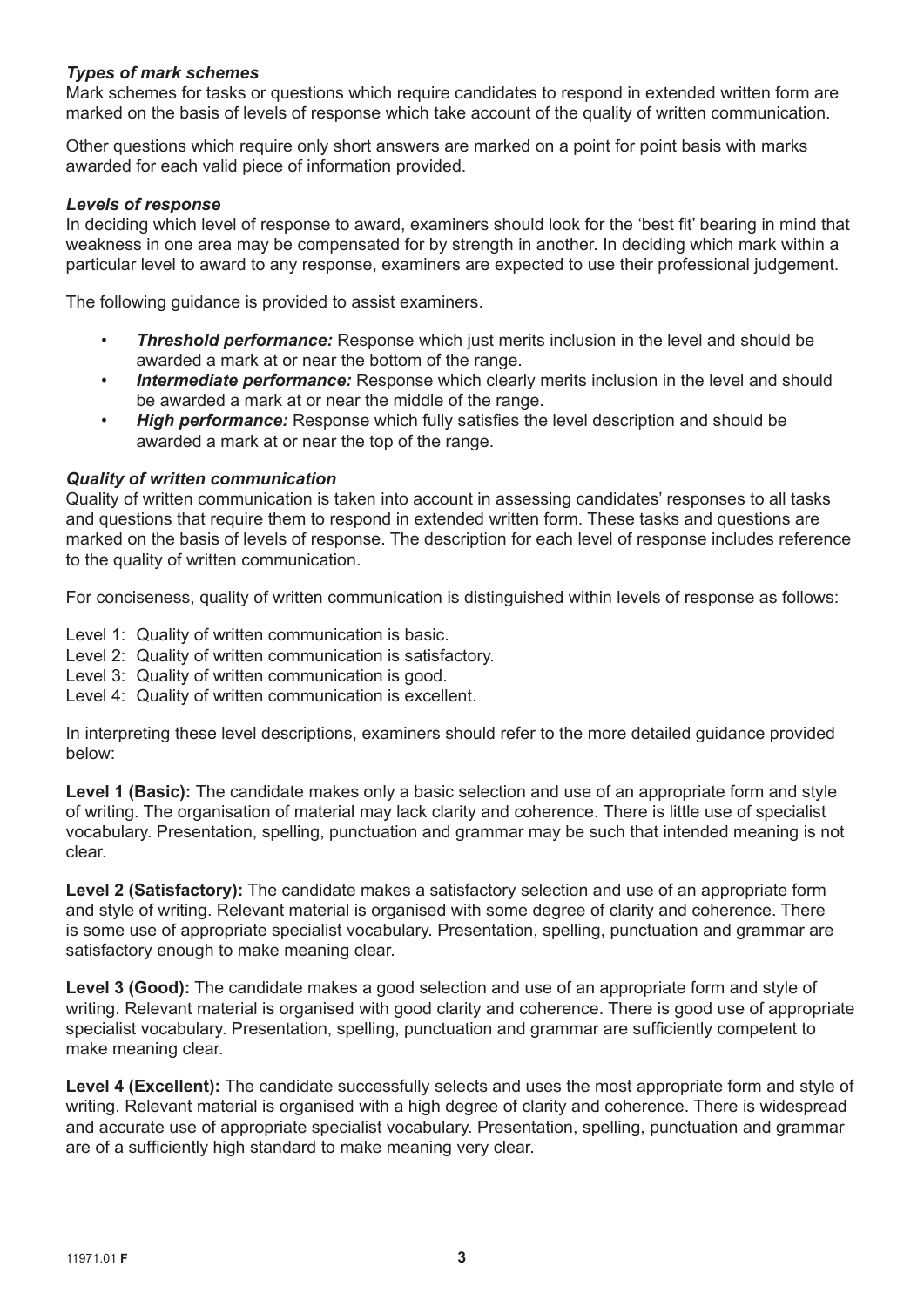#### **1 (a)** (AO1, AO2)

Explain the **Introduction Stage** of the product life cycle, using Jet2Holidays as an example.

This is the first (or second) stage of the product life cycle, whereby a business would provide 'new' products or services to the market for the benefit of customers

 With reference to Jet2Holidays, the Introductory Stage of the product life cycle would be the first stage that their holiday packages go through, since customers are provided with holidays to new destinations (e.g. Naples and Krakow), with the aim of increasing sales. Valid alternative answers accepted.

- Good, accurate knowledge and detailed explanation of the Introduction Stage of the product life cycle; [2]
- Basic knowledge and explanation of the Introduction Stage of the product life cycle; [1]
- Good use of relevant source material to support detailed explanation of the Introduction Stage of the product life cycle; [2]
- Limited use of relevant source material to support detailed explanation of the Introduction Stage of the product life cycle; [1]
- Answer not worthy of credit. [0] **Example 20 Example 20 CALCE** [4]

**AVAILABLE MARKS**

#### **(b)** (AO1, AO2, AO3)

 Using the information in the case study, analyse **two** factors which might determine the degree of competition in the holiday market.

- Number of competitors
- Product differentiation introduction of new holiday packages/types, e.g. Winter Sun/Skiing holidays; or
- Introduction of new holiday destinations, e.g. Naples, Krakow and others, which are differentiated from other holiday providers.
- Availability of substitutes alternative online holiday options available to the consumer.
- Barriers to entry highly competitive markets with existence of Thomas Cook and Tui.
- Online competition such as Expedia and AirBnB.

### **Level 3 [7]–[8]**

An excellent response demonstrates:

- Well-focused and sound analysis of two factors which might determine the degree of competition in the holiday market.
- Comprehensive and relevant, accurate knowledge and understanding of two factors which might determine the degree of competition in the holiday market.
- Thorough and detailed use of relevant source material to analyse two factors which might determine the degree of competition in the holiday market.

#### **Level 2 [4]–[6]**

A good response demonstrates:

- Focused analysis of two factors which might determine the degree of competition in the holiday market.
- Good, accurate knowledge and understanding of two factors which might determine the degree of competition in the holiday market.
- Good use of relevant source material to analyse two factors which might determine the degree of competition in the holiday market.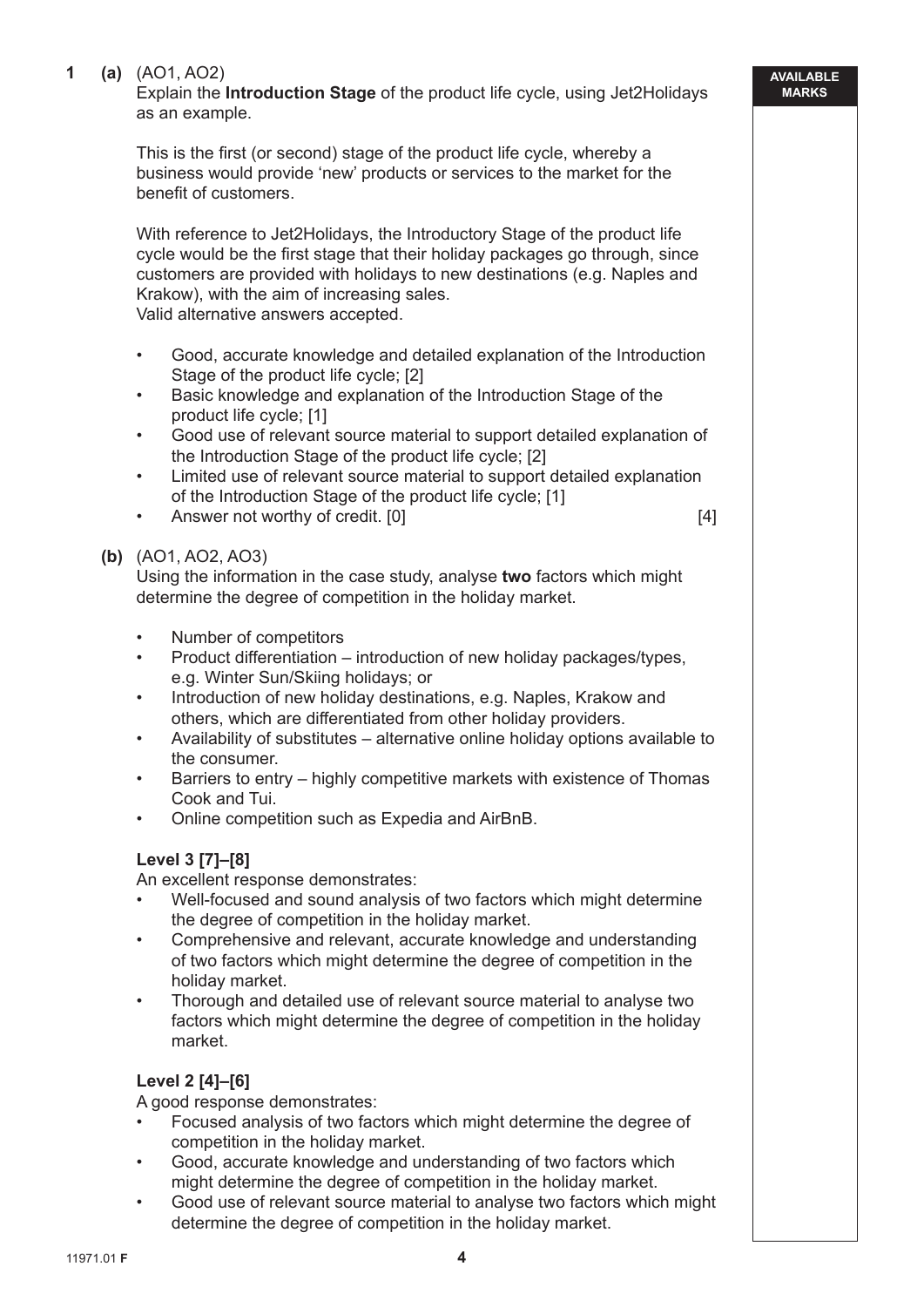# **Level 1 [1]–[3]**

A basic response demonstrates:

- Basic analysis of the factors which might determine the degree of competition in the holiday market.
- Basic knowledge and understanding of factors which might determine the degree of competition in the holiday market.
- Limited use of relevant source material to analyse factors which might determine the degree of competition in the holiday market.

Answers not worthy of credit **[0]** marks. [8]

 The question requires only two factors which might determine the degree of competition in the holiday market. Any additional factors analysed will not attract any marks.

#### **(c)** (AO1, AO2, AO3)

Analyse **three** benefits to Jet2Holidays of using mobile technology to increase market share.

- Instant results users carry mobile phones all the time so they can receive instant updates from Jet2Holidays about new holiday destinations or specific offers and this could potentially encourage customers to respond in a positive way.
- User Response this is essential information for Jet2Holidays as it helps them to build customer profiles and makes projections for future sales more certain.
- Mass communication research shows that more people use their mobile phones in preference to laptops or computers. This means Jet2Holidays can reach a much wider audience so increase their potential for sales and so increase market share.
- Mobile payment Jet2Holidays on their App offer a secure method of payment so this is convenient for customers. This makes the whole process stress free.
- Microblogging many mobile phone users avail of platforms such as Twitter so Jet2Holidays can benefit from 'Twits' between users which will boost the potential for more customers.

# **Level 3 [8]–[10]**

An excellent response demonstrates:

- Well-focused and sound analysis of all three benefits to Jet2Holidays of using mobile technology to increase market share.
- Comprehensive and relevant, accurate knowledge and understanding of all three benefits to Jet2Holidays of using mobile technology to increase market share.
- Thorough and detailed use of relevant source material to analyse all three benefits to Jet2Holidays of using mobile technology to increase market share.
- An excellent quality of written communication.

#### **Level 2 [4]–[7]**

A good response demonstrates:

- Focused discussion of up to three benefits to Jet2Holidays of using mobile technology to increase market share.
- Good, accurate knowledge and understanding of up to three benefits to Jet2Holidays of using mobile technology to increase market share.
- Good use of relevant source material to analyse up to three benefits to Jet2Holidays of using mobile technology to increase market share.
- A good quality of written communication.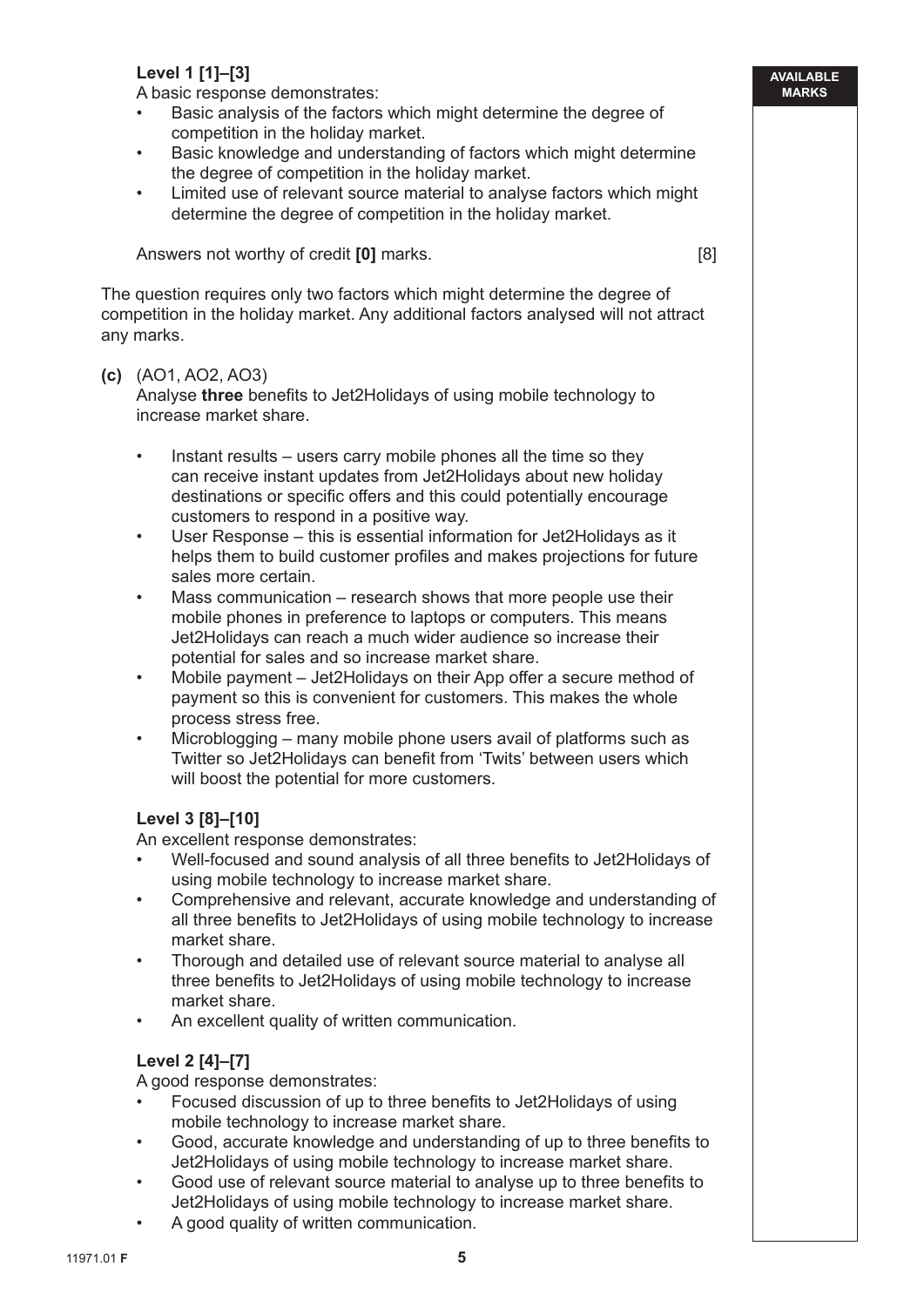# **Level 1 [1]–[3]**

A basic response demonstrates:

- Basic analysis of the appropriate benefits to Jet2Holidays of using mobile technology to increase market share.
- Basic knowledge and understanding of the appropriate benefits to Jet2Holidays of using mobile technology to increase market share.
- Limited use of relevant source material to analyse one, two or three benefits to Jet2Holidays of using mobile technology to increase market share.
- A basic quality of written communication.

Answers not worthy of credit **[0]** marks. [10]

The question requires analysis of only three benefits to Jet2Holidays of using mobile technology to increase market share. Any additional benefits discussed will not attract any marks.

#### **(d)** (AO1, AO2, AO3, AO4)

Evaluate each of the extension strategies identified in the case study which are aimed at ensuring that Jet2Holidays continues to remain competitive.

#### Promoting products

- To establish a new customer segment and generate more income Jet2Holidays recently introduced Winter Sun and Ski holiday types and this will raise revenue during the traditional off-peak season.
- Strengthen the brand/reputation of the business Jet2Holidays will hopefully benefit from positive on-line reviews and this will attract new customers thus sales revenue will increase.
- Encourage repeat business if the customer has had a good experience they will consider booking again for Winter Sun or Ski holidays. Furthermore, they may consider booking one of the other products offered by Jet2Holidays.
- Promoting new products will maintain or even improve the market position of Jet2Holidays – this is important as the leisure and travel industry is very competitive.
- There is no guarantee of success as other external factors have to be considered – only those customers who have disposable income can afford to go on holiday so the state of the economy is a significant factor.
- Jet2Holidays will have spent a large amount of money on researching and promoting these new products so the risk of failure is quite high.
- Jet2Holidays have no control over competitor behaviour so they too may be promoting new products, this is a major threat to the business.

#### **Product Modification**

- Jet2Holidays constantly look for ways to improve the holiday experience for customers – it has recently rolled out an exclusive 'Resort Flight Check-in' at the end of the holiday.
- The business works hard to appeal to families Jet2Holidays is renowned for its 'customer focused approach' and offer a wide range of accommodation, free child places and a low deposit.
- The business has invested a lot of money in staff training for cabin crew and check-in staff so customers feel valued and this will encourage them to choose Jet2Holidays for future holidays.
- Jet2Holidays have introduced mobile technology to provide a convenient way for customers to search, safe and book a holiday from their mobile phone. This encourages repeat business and online reviews will attract new customers thus raising sales revenue.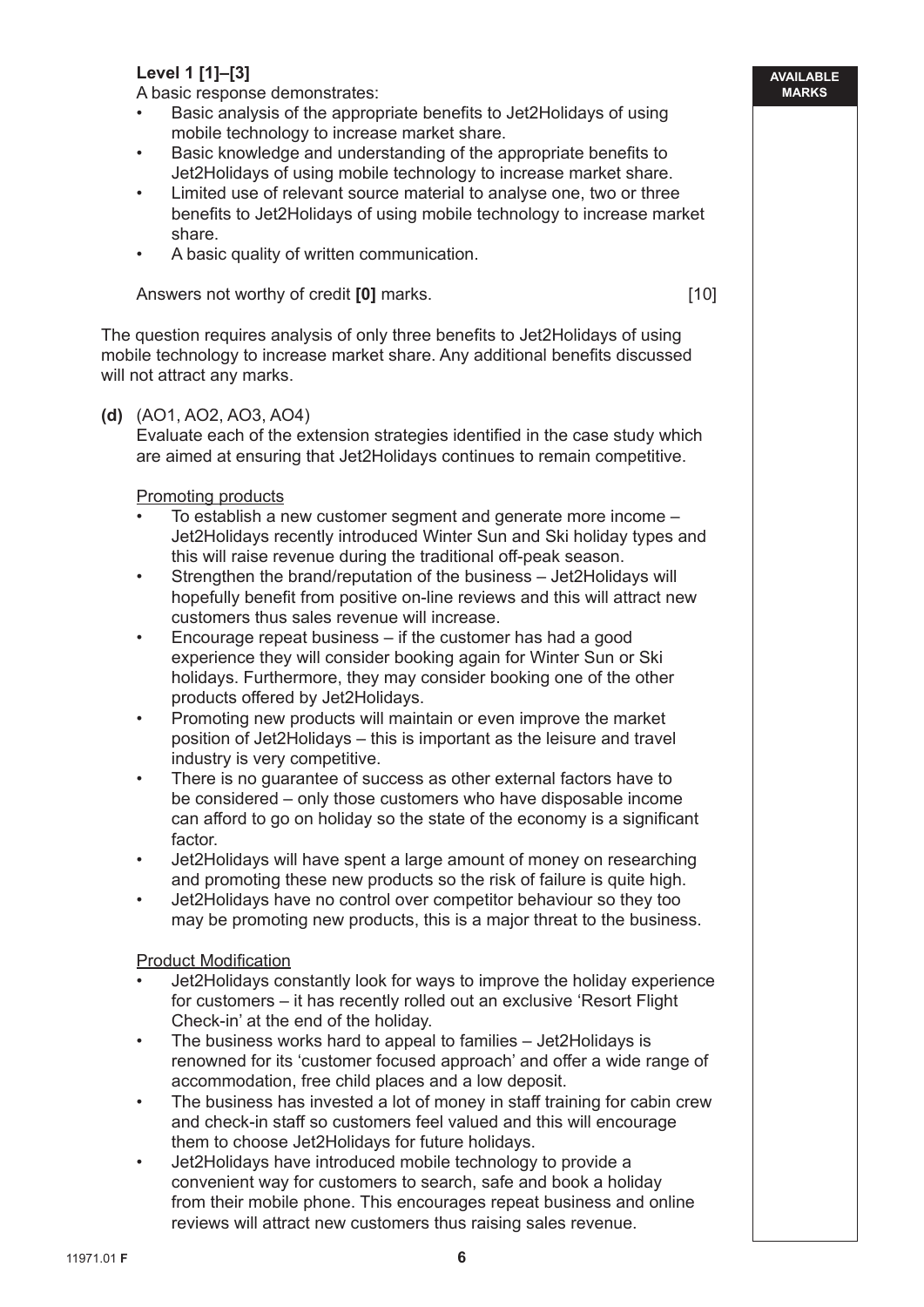- Jet2Holidays are committed to providing the highest standards of health and safety and have updated their aircraft – it will take delivery of 30 new Boeing planes in 2018. This means customers have a comfortable and safe flight experience which will enhance the company's reputation in a very competitive market.
- There is no guarantee of success even though money has been invested so there is a huge element of risk.
- External factors, e.g. recession may impact on the customer's ability to travel so Jet2Holidays may lose money.
- Competitors are likely to be doing something similar so Jet2Holidays will have to spend even more money to modify their product and this may lead to financial difficulties within the business.

Valid alternative answers accepted.

#### **Level 4 [14]–[18]**

An excellent response demonstrates:

- Comprehensive and relevant, accurate knowledge and understanding, and detailed evaluation of extension strategies that may help Jet2Holidays remain competitive; comprehensive analysis.
- Highly appropriate, clear and logical judgement of extension strategies that may help Jet2Holidays remain competitive.
- Thorough use of relevant source material to address extension strategies that may help Jet2Holidays remain competitive.
- An excellent quality of written communication.

#### **Level 3 [10]–[13]**

A good response demonstrates:

- Sound, good, accurate knowledge and understanding, and evaluation of extension strategies that may help Jet2Holidays Holidays remain competitive; sound analysis.
- An appropriate, clear and logical judgement of extension strategies that may help Jet2Holidays remain competitive.
- Good use of relevant source material to address extension strategies that may help Jet2Holidays remain competitive.
- A good quality of written communication.

#### **Level 2 [6]–[9]**

A satisfactory response demonstrates:

- Satisfactory knowledge, understanding and application of extension strategies that may help Jet2Holidays remain competitive; satisfactory analysis.
- A suitable, appropriate judgement based on reasonable evaluation of extension strategies that may help Jet2Holidays remain competitive.
- A satisfactory quality of written communication.

#### **Level 1 [1]–[5]**

A basic response demonstrates:

- Basic knowledge and understanding, with unfocused evaluation of extension strategies that may help Jet2Holidays remain competitive.
- Basic or no judgement based on limited analysis of extension strategies that may help Jet2Holidays remain competitive.
- Limited use of relevant source material to address extension strategies that may help Jet2Holidays can use to help them remain competitive.
- A basic quality of written communication.

Answers not worthy of credit **[0]** marks. [18] 40

#### **AVAILABLE MARKS**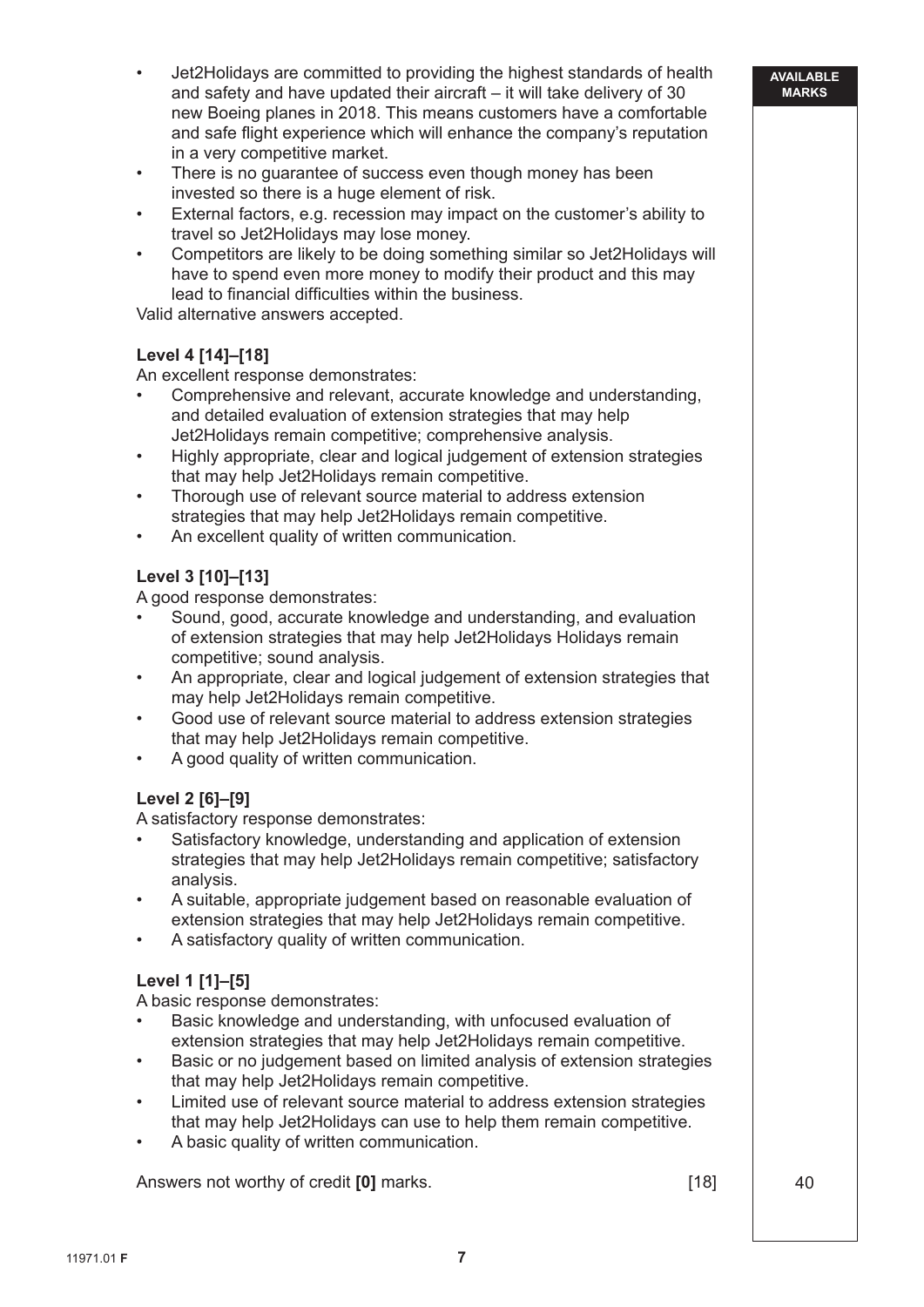#### **2 (a)** (AO1, AO2)

Explain the term **leasing** using an example from the case study.

#### Leasing

- A lease is an agreement between a bank (or leasing company) and a customer to provide a valuable non-current asset for use in the business, in return for a fixed payment on a regular basis for a specific period of time.
- A leasing agreement is easier for relatively new businesses to obtain than other sources of funds. So it would be perfect for getting the new van for the mobile grooming aspect of the business.
- The maintenance and repairs are paid for by the leasing company so this is one less cost for the couple to worry about.
- The asset (van) belongs to the leasing company throughout the period.
- Leasing payments are £2400 per year.

#### **Marking:**

- Good, accurate knowledge and detailed explanation of the term leasing; [2]
- Basic knowledge and explanation of the term leasing; [1]
- Good use of relevant source material to support detailed explanation of the term leasing; [2]
- Limited use of relevant source material to support detailed explanation of the term leasing; [1]
- Answer not worthy of credit. [0] [4]

**AVAILABLE MARKS**

#### **(b)** (AO1, AO2, AO3)

 Analyse **two** ways in which Groomin' Gorgeous can increase contribution per treatment (as shown in Table 1).

- Increase sales prices from £25 per dog treatment, e.g. increase prices by 10% to £27.50.
- Reduce variable costs from £15 per dog treatment, e.g. decrease cost by £2 to £13 by negotiating a new price for materials like shampoo.

# **Level 3 [7]–[8]**

An excellent response demonstrates:

- Well-focused and sound analysis of two ways in which Paul and Cathy might be able to increase the amount of contribution per dog treatment as a way of making the business more efficient.
- Comprehensive and relevant, accurate knowledge and understanding of two ways in which Paul and Cathy might be able to increase the amount of contribution per dog treatment as a way of making the business more efficient.
- Thorough and detailed use of relevant source material to analyse two ways in which Paul and Cathy might be able to increase the amount of contribution per dog treatment as a way of making the business more efficient.

# **Level 2 [4]–[6]**

A good response demonstrates:

- Focused analysis of up to two ways in which Paul and Cathy might be able to increase the amount of contribution per dog treatment as a way of making the business more efficient.
- Good, accurate knowledge and understanding of up to two ways in which Paul and Cathy might be able to increase the amount of contribution per dog treatment as a way of making the business more efficient.
- Some use of relevant source material to analyse up to two ways in which Paul and Cathy might be able to increase the amount of contribution per dog treatment as a way of making the business more efficient.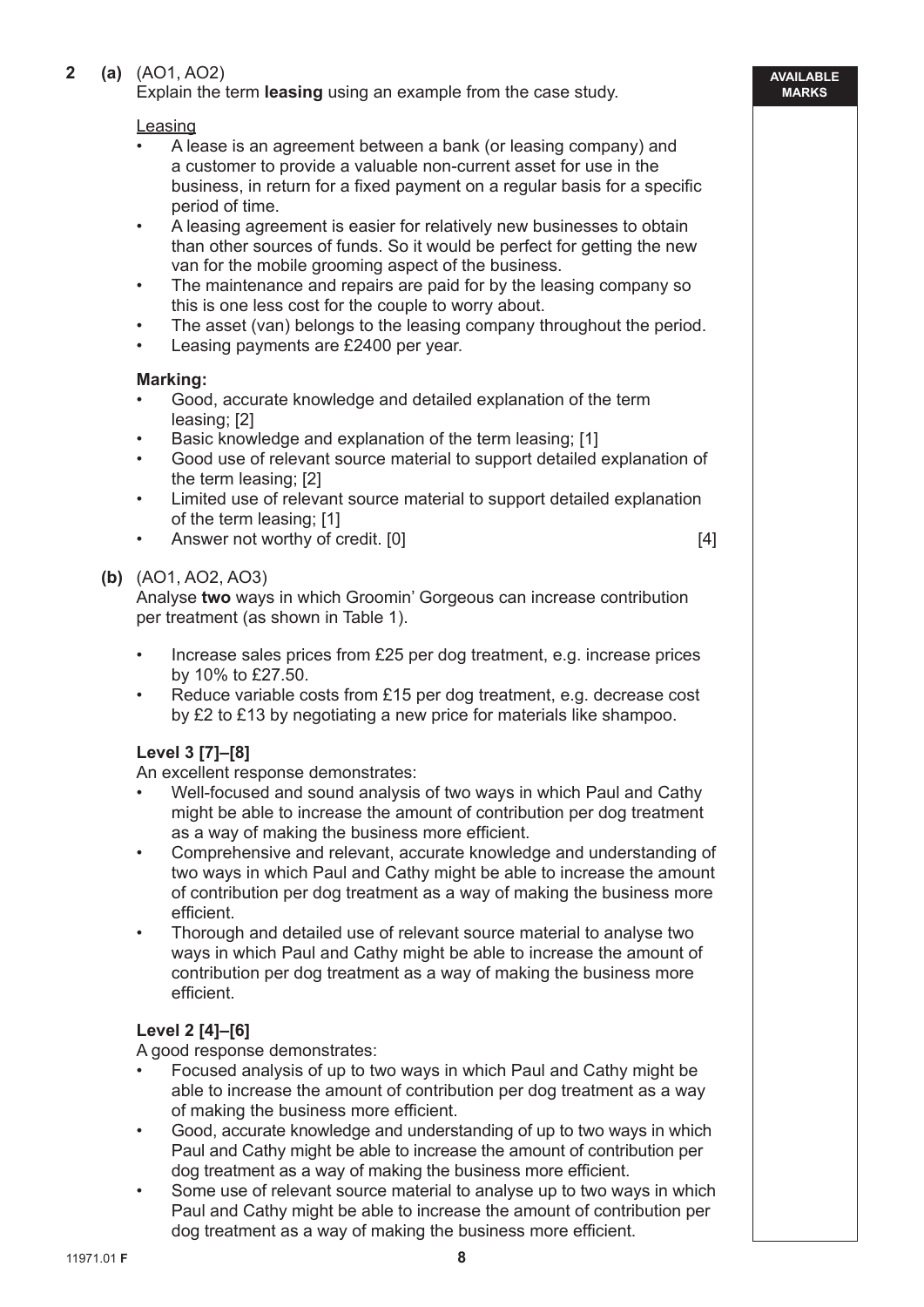# **Level 1 [1]–[3]**

A basic response demonstrates:

- Basic analysis of the ways in which Paul and Cathy might be able to increase the amount of contribution per dog treatment as a way of making the business more efficient.
- Basic knowledge and understanding of the ways in which Paul and Cathy might be able to increase the amount of contribution per dog treatment as a way of making the business more efficient.
- Limited use of relevant source material to analyse ways in which Paul and Cathy might be able to increase the amount of contribution per dog treatment as a way of making the business more efficient.

Answers not worthy of credit **[0]** marks. [8]

 The question requires analysis of only two ways in which Paul and Cathy might be able to increase the amount of contribution per dog treatment as a way of making the business more profitable. Any additional reasons analysed will not attract marks.

#### **(c)** (AO1, AO2, AO3)

 Analyse **three** promotional methods that Groomin' Gorgeous could use to promote the new mobile dog grooming service.

- Business Cards a useful method of promoting the business involves handing a customer a card with contact details of the business, when pet is returned to owner. Depends on physical interaction with customer, serves as a useful reminder.
- Vehicle Wrap Advertising an effective method visually appealing and increases awareness in local area when potential customers see the van. Only momentary glimpses afforded and customers may not necessarily note contact details.
- Social Media (Facebook/Twitter) a popular method of promotion, accessible via internet; subject a number of negative publicity issues when a customer has a bad experience of the business. Needs careful management to be successful and not everyone has internet access.
- Mobile Phones an increasingly popular method of promotion, cheap and convenient for customers. Affords texting services to book appointments too.
- Website Blogs a popular method of promotion, accessible via internet; subject a number of negative publicity issues when a customer has a bad experience of the business. Needs careful management to be successful and not everyone has internet access.
- Articles in local papers can increase awareness of business in local geographical area; can include useful facts and can increase professionalism of staff and business, and enhance reputation for repeat/new custom.

#### **Level 3 [8]–[10]**

An excellent response demonstrates:

- Well-focused and sound analysis of all three methods that Groomin' Gorgeous could use to promote the new mobile dog grooming service.
- Comprehensive and relevant, accurate knowledge and understanding of all three methods that Groomin' Gorgeous could use to promote the new mobile dog grooming service.
- Thorough and detailed use of relevant source material to analyse all three methods that Groomin' Gorgeous could use to promote the new mobile dog grooming service.
- An excellent quality of written communication.

#### **AVAILABLE MARKS**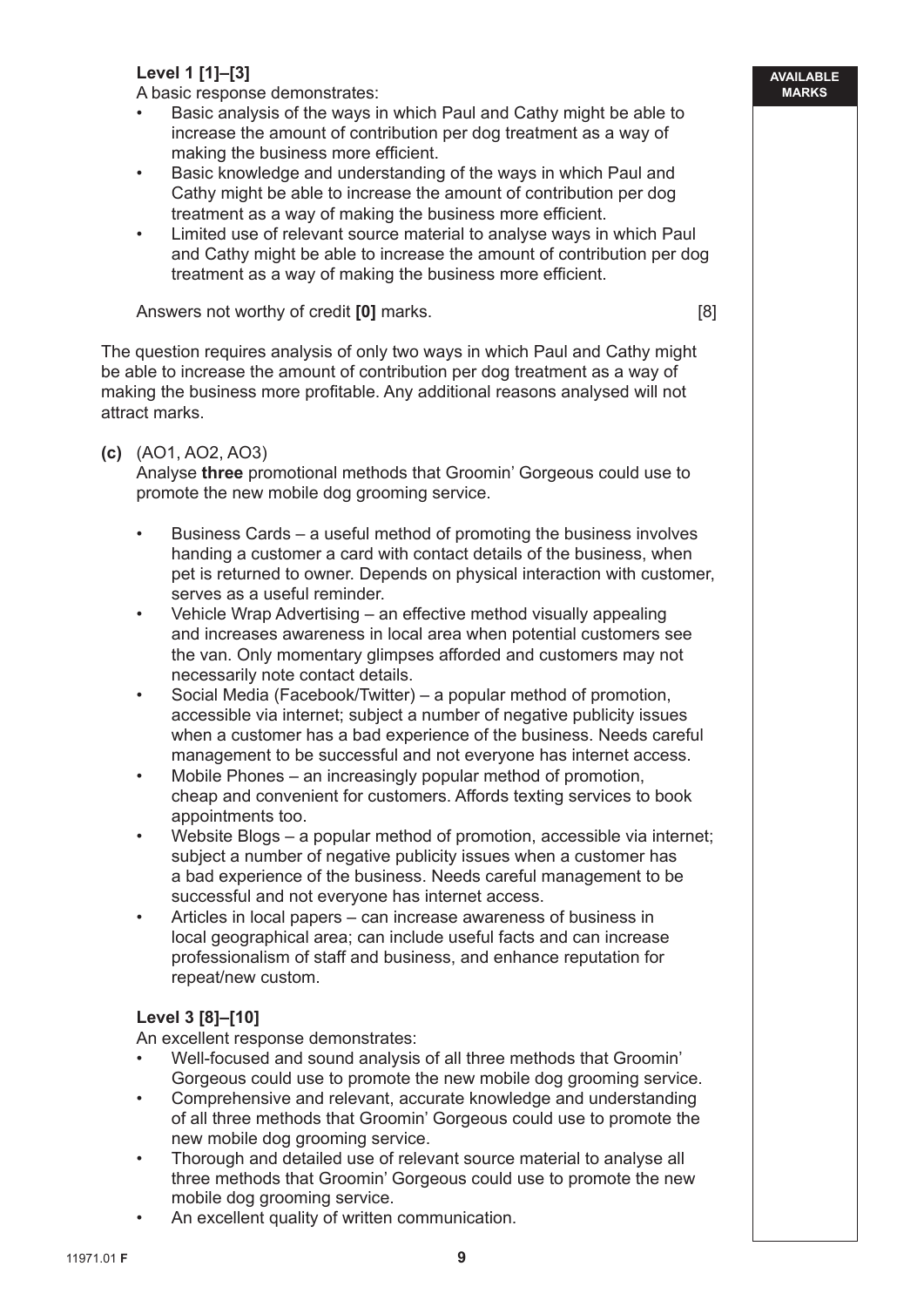# **Level 2 [4]–[7]**

A good response demonstrates:

- Focused discussion of up to three methods that Groomin' Gorgeous could use to promote the new mobile dog grooming service.
- Good, accurate knowledge and understanding of up to three methods that Groomin' Gorgeous could use to promote the new mobile dog grooming service.
- Good use of relevant source material to analyse up to three methods that Groomin' Gorgeous could use to promote the new mobile dog grooming service.
- A good quality of written communication.

### **Level 1 [1]–[3]**

A basic response demonstrates:

- Basic analysis of the appropriate methods that Groomin' Gorgeous could use to promote the new mobile dog grooming service.
- Basic knowledge and understanding of the appropriate methods that Groomin' Gorgeous could use to promote the new mobile dog grooming service.
- Limited use of relevant source material to analyse one, two or three methods that Groomin' Gorgeous could use to promote the new mobile dog grooming service.
- A basic quality of written communication.

Answers not worthy of credit **[0]** marks. [10]

 The question requires analysis of only three methods that Groomin' Gorgeous could use to promote the new mobile dog grooming service. Any additional points discussed will not attract any marks.

#### **(d)** (AO1, AO2, AO3, AO4)

Evaluate the usefulness of fixed budgeting as an aid to financial planning in Groomin' Gorgeous.

- Can use last 3 years figures to predict trends
- Easy to implement and follow Paul is planning to provide a mobile dog grooming service in addition to the normal service offered by the shop. It would be very important for them to set a fixed amount  $(E)$  to keep track of income and expenditure from both areas of the business. The amounts do not change hence easy to follow.
- Monitoring performance Paul and Cathy have set fixed amounts for spending on costs such as materials, wages, leasing, website costs vehicle and other costs. By careful ongoing monitoring they can identify errors at the earliest possible moment and take corrective action.
- Measuring performance At the end of the trading period the couple can measure actual costs against budgeted costs and improve decision-making.
- Creates a focus on expenditure setting a fixed budget will help Paul and Cathy minimise their costs and improve the overall efficiency of the business.
- The fixed budget will be based on fixed estimates so there is an element of risk involved for Paul and Cathy – may be difficult to allocate resources.
- The fixed budget is based on estimates and the 2018 financial statements. No movement in costs from 2018 which can cause problems if the budget is not SMART.
- Groomin' Gorgeous operate in a fast changing environment fixed budgets are not effective in such cases – hence sales revenue increases beyond £25 per customer are not included.